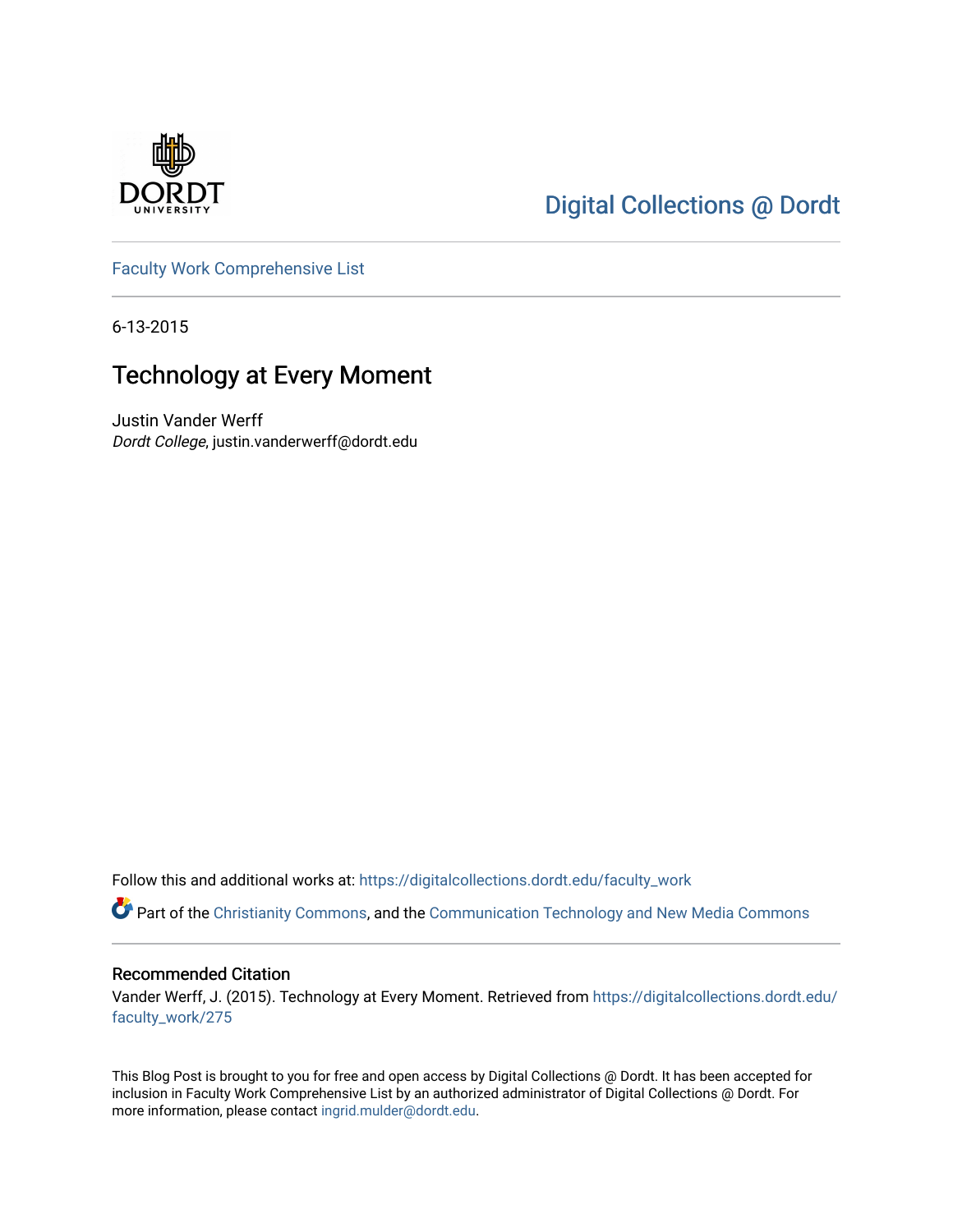## Technology at Every Moment

#### Abstract

"We interact with technology every day, every minute, pretty much every second. And on rare occasions, we may stop to ponder how technology is affecting our lives and relationships."

Posting about how technology affects the way people relate to each other from In All Things - an online hub committed to the claim that the life, death, and resurrection of Jesus Christ has implications for the entire world.

<http://inallthings.org/technology-at-every-moment/>

#### Keywords

In All Things, technology, communication, stewardship, culture, justice, relationships

#### **Disciplines**

Christianity | Communication Technology and New Media

#### **Comments**

[In All Things](http://inallthings.org/) is a publication of the [Andreas Center for Reformed Scholarship and Service](http://www.dordt.edu/services_support/andreas_center/) at Dordt [College](http://www.dordt.edu/).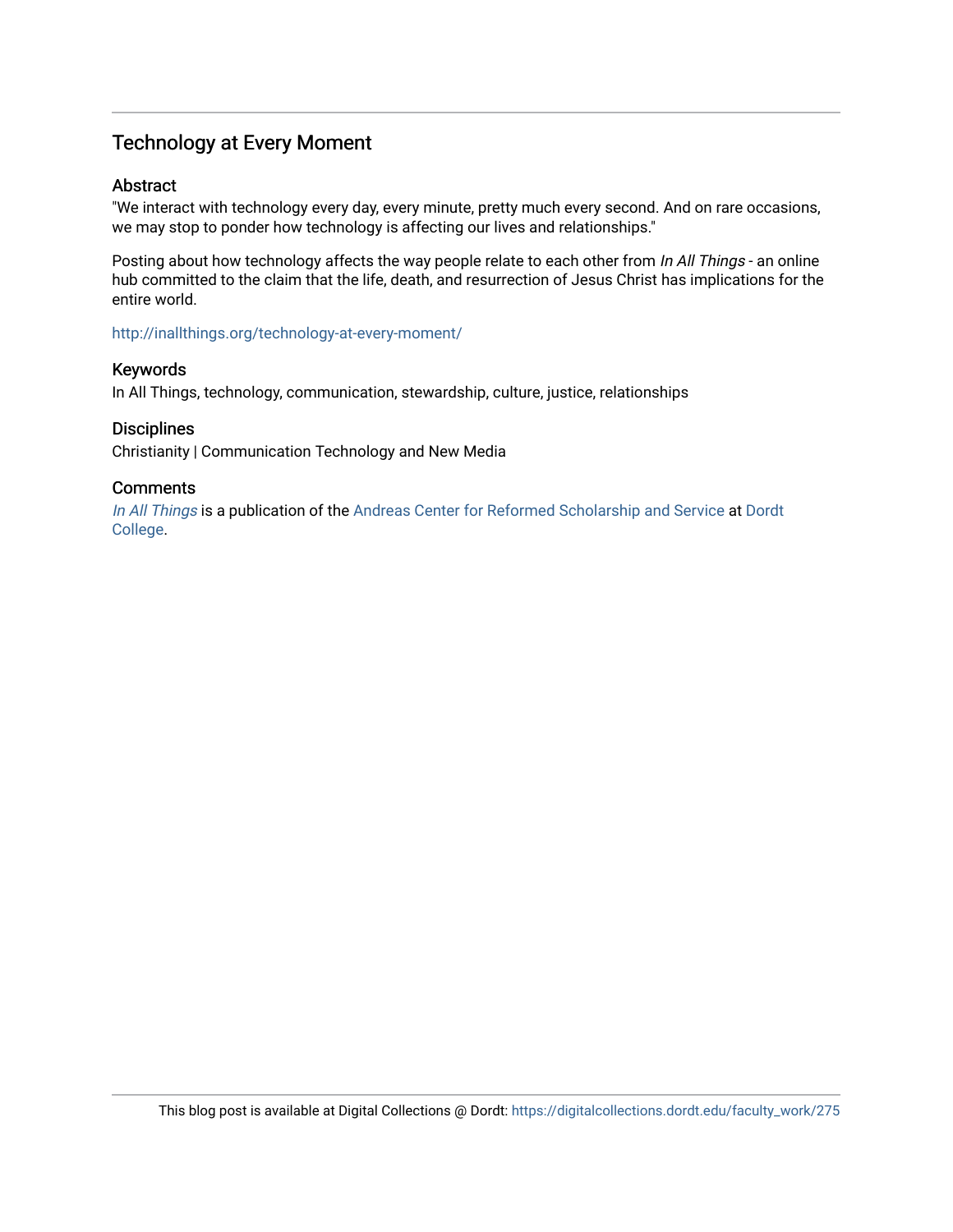# **Technology At Every Moment**

**all inallthings.org**[/technology-at-every-moment/](http://inallthings.org/technology-at-every-moment/)

#### Justin Vander Werff

This is post #6 of 6 in the series *"Technology Today"*

- 1. Is [Technology](http://inallthings.org/is-technology-bringing-us-together-or-pushing-us-farther-apart/) Bringing Us Together or Pushing Us Farther Apart?
- 2. [Technology](http://inallthings.org/technology-isnt-just-for-smart-people/) Isn't Just for Smart People
- 3. Technology is [Imagination](http://inallthings.org/technology-is-imagination-incarnated/) Incarnated
- 4. My [iPhone](http://inallthings.org/my-iphone-made-me-do-it/) Made Me Do it
- 5. [Technology](http://inallthings.org/technology-and-mindful-evaluation/) and Mindful Evaluation
- 6. Technology At Every Moment

The editors of iAt have asked five *technology* experts their opinions on the use and expansion of technology in today's society. Is the use of technology pushing us apart from one another and changing the way we relate with one another? Or, is the use of technology bringing people together for the common good?

A few weeks ago, my wife and I had the privilege of finalizing the adoption of our 11-month-old son. Because of surrounding circumstances, it was quite uncertain whether the finalization was going to occur at this hearing or if it was going to be the beginning of a long and winding road of hearings, legal paperwork, and more uncertainty. Consequently, friends and family were praying fervently for us and very interested in hearing how things went. As it turned out, the Lord answered our prayers in an amazing way, allowing the entire finalization to proceed in that hearing and in the course of 15 minutes or so transitioning us from all that uncertainty to our son being fully and permanently a member of our family. What a celebration it was! And this was a 21st-century celebration, because with a couple text messages and a Facebook post, friends and family from Chicagoland to California to Oklahoma to northwest Iowa were enjoying the picture of our family's and the judge's wide smiles behind the bench of that courtroom. Brothers and sisters in Christ all over the country were praising God and celebrating with us!

Communication technology certainly played a role in bringing us closer together on that great day. However, on the flip side, did the convenience of that [Facebook](http://inallthings.org/technology-at-every-moment/www.facebook.com) communication prevent us from having deeper one-on-one phone conversations or even person-to-person visits sharing the exciting news? Perhaps.

We interact with technology every day, every minute, pretty much every second. And on rare occasion, we may stop to ponder how technology is affecting our lives and relationships. Especially with the proliferation of social media, it is difficult to not think about how current tools of communication play a formative role in our relationships and interactions with each other. In fact, even the term "social media" aptly captures an interaction between relationships (social) and technology (media). So, in a brief moment of clarity and introspection, we may find ourselves asking the question: "Is technology bringing us together or pushing us apart?"

This question is an interesting one. One of the most important things to note about the question is the underlying assumption of what "technology" is. When we are posed the question of how technology is affecting our relationships, we may all quickly think about how our relationships are affected by social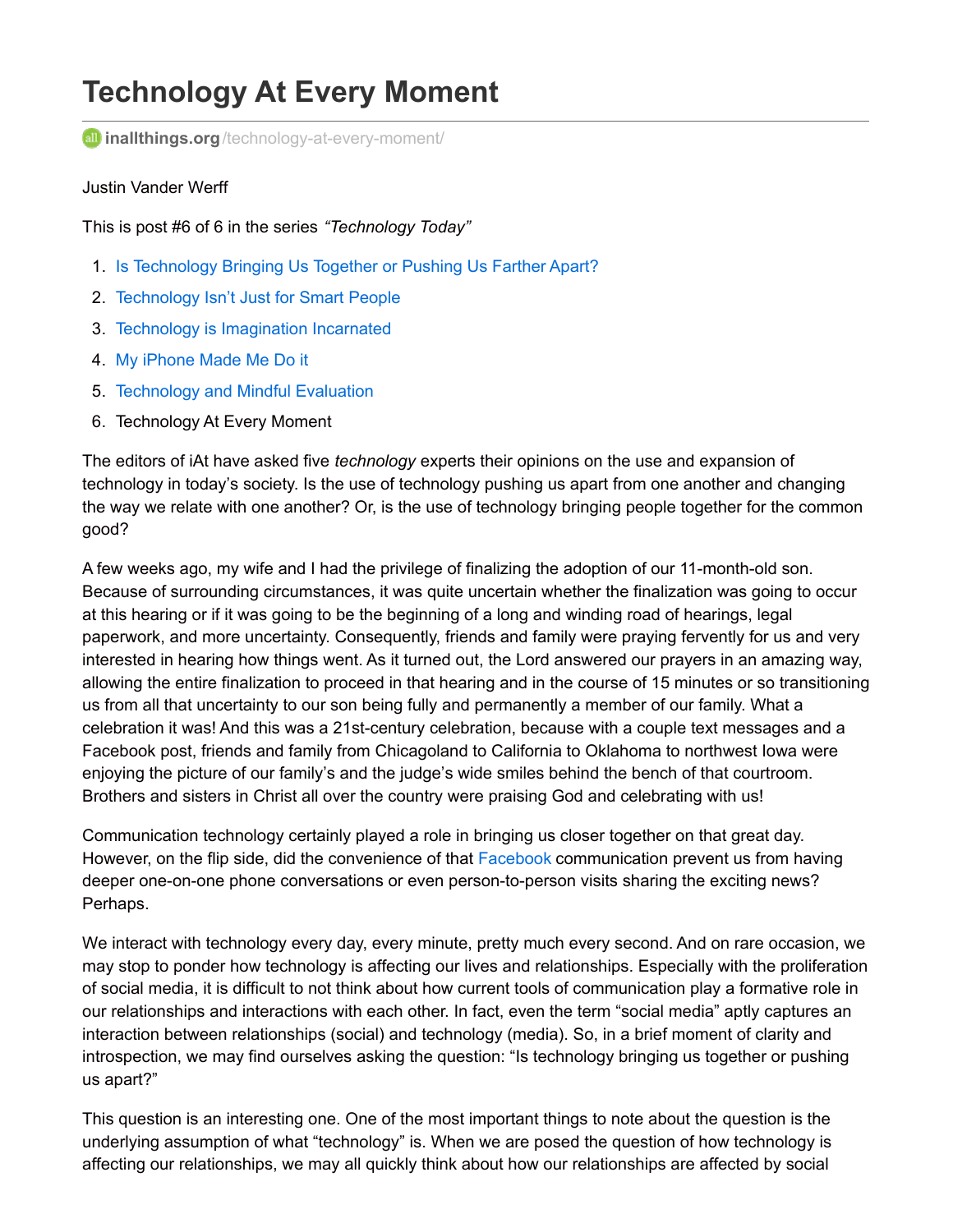media, the Internet, or text messaging. However, we are probably less likely to think about how our relationships are affected by the telephone, the automobile, single-family dwellings, or even sound systems in church sanctuaries. Why is this? Everything I've mentioned is clearly an example of technology. However, it seems that we are prone to think of technology only as recently developed technology, and often our perceptions and biases toward technology reflect this tendency.<sup>[1](http://inallthings.org/technology-at-every-moment/#fn1-4832)</sup>

Given the ambiguity of the term "technology," we need to be much more precise in stating what technology we are considering in the original question of whether it is bringing us together or pushing us apart. Technology is an integral part of God's plan for His creation and has been since the beginning, as we see in the creational mandate in Genesis 1:28 and the call to "work" and "keep" the garden in Genesis 2:15. Simply critiquing technology as a whole will not suffice. Our evaluation of how bicycle technology affects our relationships would likely be vastly different than how satellite technology does so. Since new communication technology is likely what most of us think about in terms of what affects our relationships, I am going to focus on that technology for the remainder of this article.

So, how do we carefully and biblically consider the question of whether new communication technology is bringing us together or pushing us apart? Here is a framework to use to evaluate how technology is effecting our human relationships according to *Responsible Technology (RT)* [2](http://inallthings.org/technology-at-every-moment/#fn2-4832)

1. **Cultural Appropriateness.** While another article could be devoted to critiquing the cultural appropriateness of new communication technology like social media and text messaging, for now I am going to simply suggest that, given our culture's proficiency with computers, telephones, and similar devices, recent developments in communication technology seem to be culturally appropriate.

2. **Open Communication** is interesting with regards to current communication technology. On the surface, it seems that technological tools like social media and text messaging do nothing but enhance open communication and thus promote and strengthen relationships with respect to this principle. Upon closer inspection, however, I suggest that almost all our new communication tools promote only one-sided communication that does not bring with it the full relational experience that face-to-face (or voice-to-voice) interaction does.

A recent article by ESPN captured well how this phenomenon tragically resulted in a college student taking her own life.<sup>[3](http://inallthings.org/technology-at-every-moment/#fn3-4832)</sup> She apparently was unable to reconcile the social media stories of her friends' lives with the reality of her own life, all the while portraying an equally-as-false rose-colored story of her own life on social media. Current communication technology, in the hands of mere creatures such as us, does not promote honest and open communication.

3. **Stewardship.** One big stewardship-related question is whether current communication technology promotes the stewardship of our time. The Bible is clear that, while there is famously a time for "everything" (Ecclesiastes 3), we are responsible to use our time wisely (consider Proverbs 6:6, for example). There are ways that technology can promote stewardly use of time in our relationships, such as when we have a simple tidbit of information that can easily be relayed via text message such as, "I am here," or "Lunch at noon." However, social media in particular can, as any of us who use it know all too well, cause us to waste huge amounts of time.

Why is it so easy to glance at the tablet or computer screen with the noble motive of finding that one crucial piece of information from a friend in a Facebook post, only to find ourselves emerging hours later having consumed gossip, cute-but-artificially-cheerful pictures of our friends' kids, and one or two soapbox rants, but having accomplished absolutely nothing in terms of true relationship building? Are we personally responsible because of our own issues with self-discipline? Sure. But the technology itself is designed to suck you into conversations you were previously unaware of, so the technology itself definitely holds some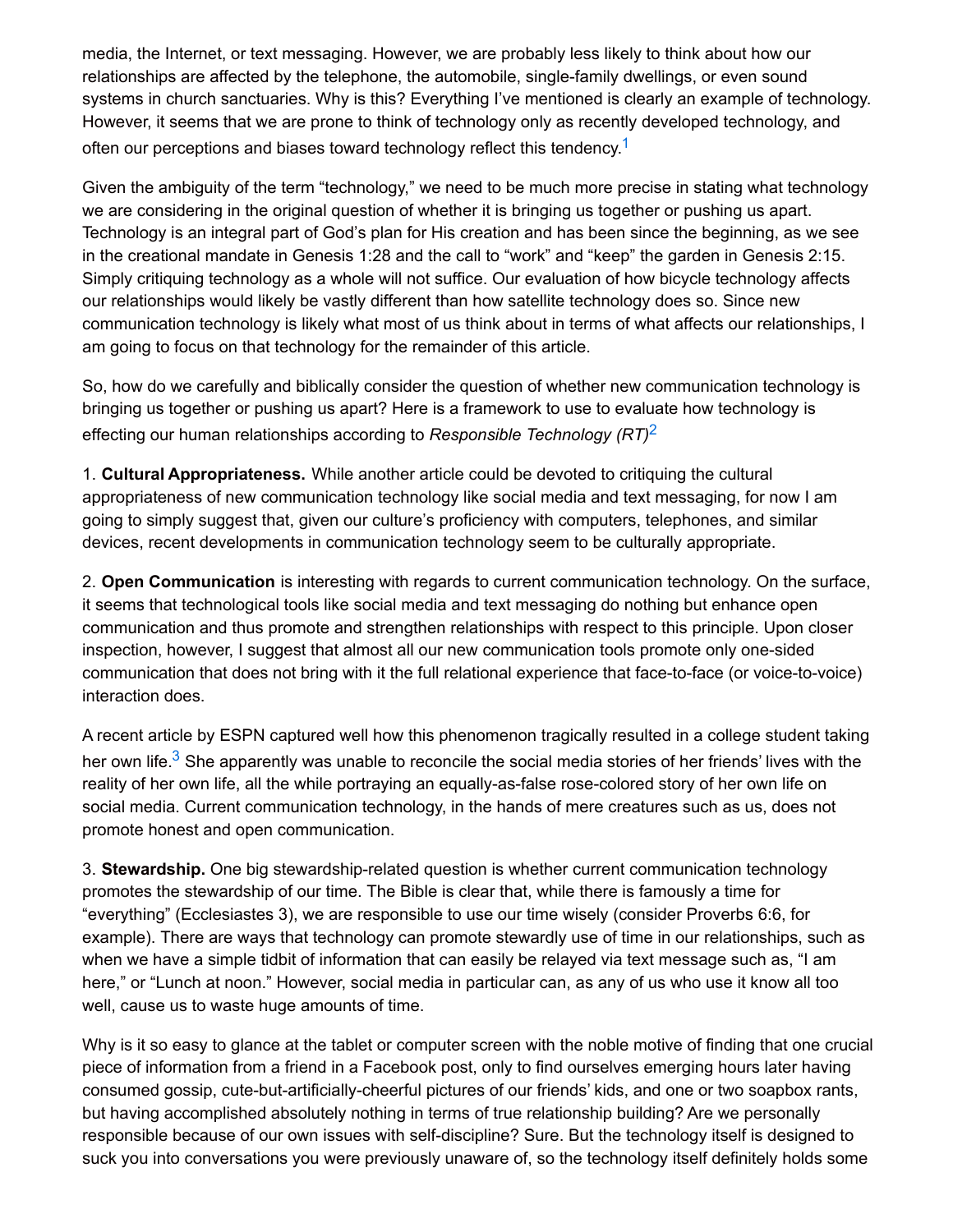of the blame as well.

4. **Delightful harmony.** I propose that new communication technology does this quite well. The idea of this principle is that technology that truly loves neighbor is simple (and even delightful) to use and that it encourages harmonious relationships. The proliferation of social media, smart phones, etc., shows that people find the technology usable. The encouragement of harmonious relationships is a bigger question, and in a way really what this whole article is about, but at least on its surface new communication technology certainly allows communication between individuals, between those in a similar culture or society, and even between those in different cultures and societies that was never possible before. However, an interesting question to ask is whether the quality and harmony of relationships with those in close proximity to you are affected by communication technology in the same ways as those who are further away. For now, I'll just ask the question, but let's keep this in mind as we consider the rest of the principles.

5. **Justice** seems to be promoted reasonably well by modern communication technology. While it is true that economic inequality certainly plays a role in who has access to the communication tools that are prevalent in our day, it is also true that these tools have become available for large portions of the population in Western society and even around the world. Libraries typically provide Internet access freeof-charge. Also, an increasingly popular service project in developing nations is to build cell phone charging stations, because cell phones are often prevalent in these regions despite not always having reliable power sources.<sup>[4](http://inallthings.org/technology-at-every-moment/#fn4-4832)</sup>

6. **Caring.** How well modern communication technology does with promoting caring is interesting to ponder. On one hand, instantly sharing pictures and status updates and easily having [Skype](http://inallthings.org/technology-at-every-moment/www.skype.com)9 conversations with friends and family around the globe increases our ability to care for each other when physical location gets in the way. However, I suspect that our tendency to use technological tools for conversations with those who are also physically close to us could contribute to less caring interactions (at least as they are expressed physically and emotionally) to those with whom we live in close proximity. The ease of posting a quick comment or sending a brief text message may lead us to use one of those options when in the past we would have been forced to drop in for a visit or at minimum have a phone conversation.

7. The final principle, **trust**, may be one where new communication technology is most lacking and perhaps could have the greatest effect on our relationships. As mentioned previously, the way that communication technology allows us to share only the "good stuff" with everyone else, and our tendency to do just that, is not very helpful in developing trust in our relationships . In addition, since communication via email and text messages lose the audial inflections and verbal emotion that are part of a telephone conversation and the facial expressions that are part of face-to-face interaction, these messages often result in us missing the true intention of the communicator and, I suggest, play a role in the trust we place in the communication or even the communicator.

Okay, so now that we've conducted a more systematic critique of current communication technology, can we answer the question? Does today's communication technology bring us together? Yes. Does it push us apart? Yes.

In the analysis in the preceding paragraphs, we noted that related to the principles of delightful harmony and caring, today's communication technology seems to be helpful for relationships with those whom we are emotionally close to but don't live close to, whereas it may be detrimental for relationships with those whom we could visit in person on a daily basis. Also, based on the principle of trust, communication technology seems to negatively affect relationships. The other principles reveal a mixed bag, with some definitely-negative observations but also some benefits related to our relationships with others. What does